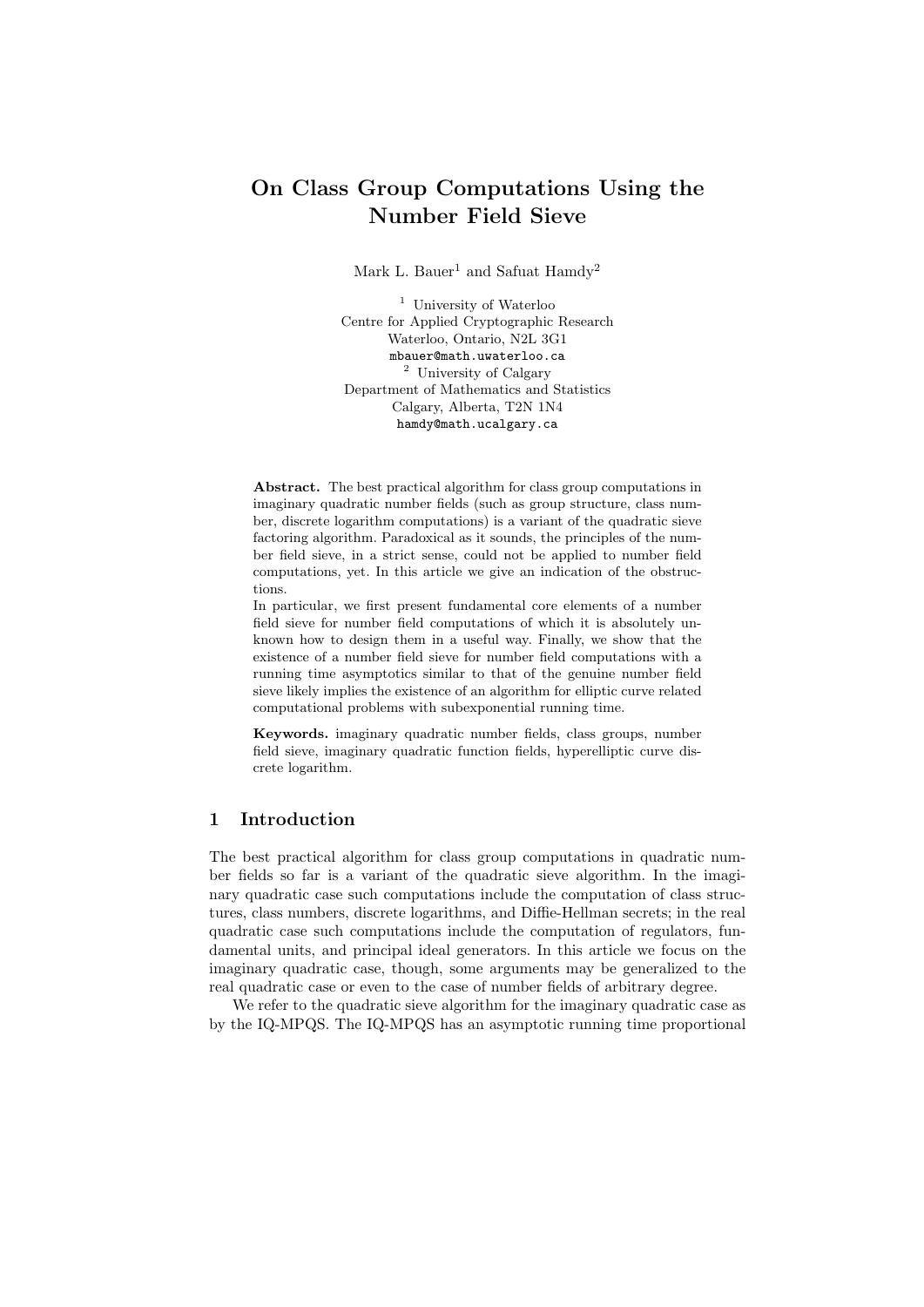to  $L_{|\Delta|}$  $\left[\frac{1}{2}, c_1 + o(1)\right]$  for some positive constant  $c_1$  (numerical evidence strongly suggests that  $c_1 = 1$ , where  $\Delta$  is the discriminant.

## 1.1 Our Result

It is tempting to ask whether the number field sieve could not be used for number field computations as well. In fact, before the invention of the number field sieve the quadratic sieve was the best known algorithm to factor large integers, and the principles of the number field sieve could be profitably applied to many other computational problems which admit to algorithms of index-calculus type. However, paradoxical as it sounds, the number field sieve does not seem to work for number field computations.

In this article we give an indication of the obstructions in the imaginary quadratic case; we refer to the number field sieve in this case as by IQ-NFS. It must be clear, though, that if we ask for an IQ-NFS, then we mean to find an algorithm that is superior to the IQ-MPQS, i.e. having an asymptotic running £ algorithm that is superior to the **iQ-MPQS**, i.e. having an asymptotic running<br>time proportional to  $L_{|\Delta|}[\frac{1}{3}, c_2 + o(1)]$  for some positive constant  $c_2$ , or even the proportional to  $L|\Delta| \left[\frac{1}{3}, c_2 + o(1)\right]$  for some positive constant  $c_3$  non-negligibly smaller than 1.

By examining the connection between the number field computations and function field computations, we also show that an IQ-NFS with a running time function field computations, we also show that an IQ-NFS with a running time<br>proportional to  $L_{\alpha}[\frac{1}{3}, c_4 + o(1)]$  for some positive constant  $c_4$  could almost certainly be exploited to develop an algorithm for elliptic curve related computational problems.

We will conclude that if there exists an IQ-NFS, it will most likely not be superior to the IQ-MPQS, and if it did, its design would probably not follow that of the genuine NFS.

We must point out that this article is of somewhat speculative nature, and thus it should be understood as a starting point for further research.

## 1.2 Cryptographic Relevance

We outline now briefly the cryptographic relevance of our results. There is a family of cryptographic public-key schemes based on the intractability of some computational problems with class groups of imaginary quadratic number fields [8]; we call these cryptographic schemes IQ-schemes. Due to the sparseness of independent computational problems that admit to efficient cryptographic schemes, these public-key schemes were introduced as an alternative to existing schemes. More precisely: the security of the cryptographic schemes that are used in practice is based on the intractability of very few families of independent computational problems. Moreover, rigorous and unconditional proofs of the intractability of any of those computational problems are not known. This has repeatedly raised concerns about public-key cryptography. It is therefore advisable to have some well worked out and independent alternatives available. IQ-cryptography provides such an alternative; IQ-schemes are secure (using standard definitions and models of security) and efficient (in a practical sense).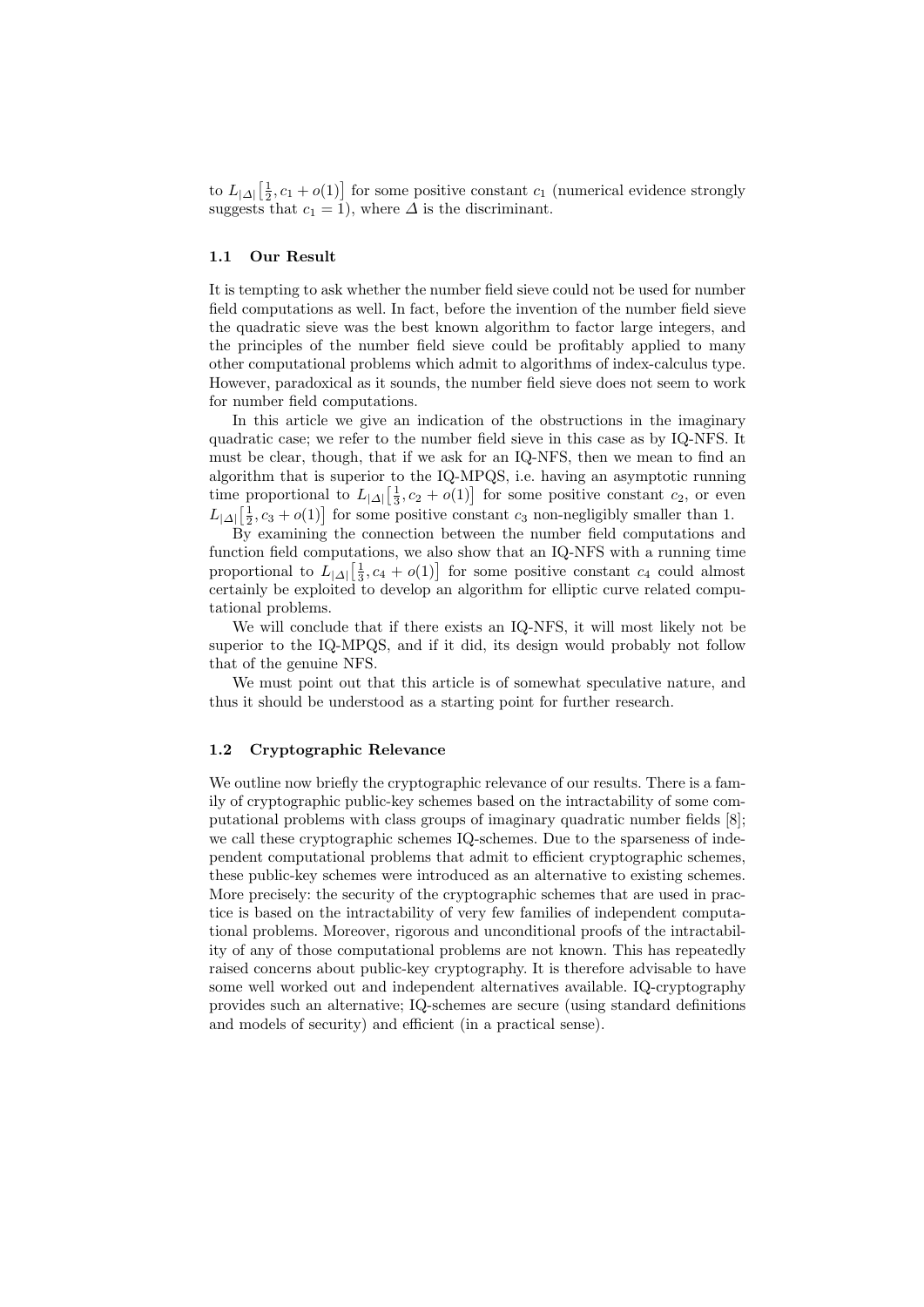The best known algorithm to solve these computational problems is, as already mentioned, the IQ-MPQS with the running time asymptotic  $L\left[\frac{1}{2}\right]$ . Traditional cryptographic schemes are based on the intractability of factoring integers or finite field computations, and the best known algorithms to solve these computational problems are variants of the number field sieve with the running time asymptotic  $L\left[\frac{1}{3}\right]$ . Thus, it seems that there is a complexity theoretic gap between IQ-related computational problems and factoring or finite field related problems.

Such a gap implies that, with increasing security level, the sizes of cryptographic parameters (such as RSA moduli, finite field size, discriminants etc.) and thus operands in a cryptographic operation (such as computing a signature) grow faster for traditional schemes than for IQ schemes. In spite of the more complex IQ-arithmetic it follows that IQ-cryptography eventually outperforms traditional cryptography. It is clear, though, that IQ-cryptography is eventually inferior to elliptic curve cryptography for the same reason. Yet, for the time being, IQ cryptography can be, in principle at least, considered as an efficient alternative.

However, the main motivation of IQ-cryptography is not its efficiency. We finally mention that due to the fact that the orders of class groups are in general not efficiently computable, IQ-cryptography has applications where elliptic curves do not work, see e.g. [5].

#### 1.3 Notation

We use the following common notation

$$
L_x[\varepsilon, c] = \exp\left(c(\log x)^{\varepsilon}(\log \log x)^{1-\varepsilon}\right) ,
$$

while  $L[\varepsilon]$  is the abbreviation for  $L_x[\varepsilon, c]$  for some variable x and some positive constant c.

## 2 Constructive Obstructions

In this section we present some obstructions one encounters if one wants to design an IQ-NFS along the lines of the genuine NFS.

### 2.1 A Brief Review of the NFS Relation Generation

We begin with a brief review of the relevant details of the NFS relation generation for DL computations in finite fields, see [7, 12–15] as well as [2] for all details. Let p be a prime and let  $\mathbb{F}_p$  be a finite field. Then let d be a suitably chosen (small) integer, take  $m = \lfloor p^{1/d} \rfloor$ , and for  $0 \leq i \leq d$  let  $a_i$  be the digits of the base-m expansion of p, i.e. let  $a_i$  be non-zero integers such that  $p = \sum_{0 \leq i \leq d} a_i m^i$ . Then let  $f(X)$  be the polynomial with coefficients  $a_i$  of degree d. Suppose that  $f(X)$ is irreducible over  $\mathbb{Z}$ , and let  $\alpha$  denote a root of  $f(X)$ . Since

$$
f(m) \equiv 0 \pmod{p} \tag{1}
$$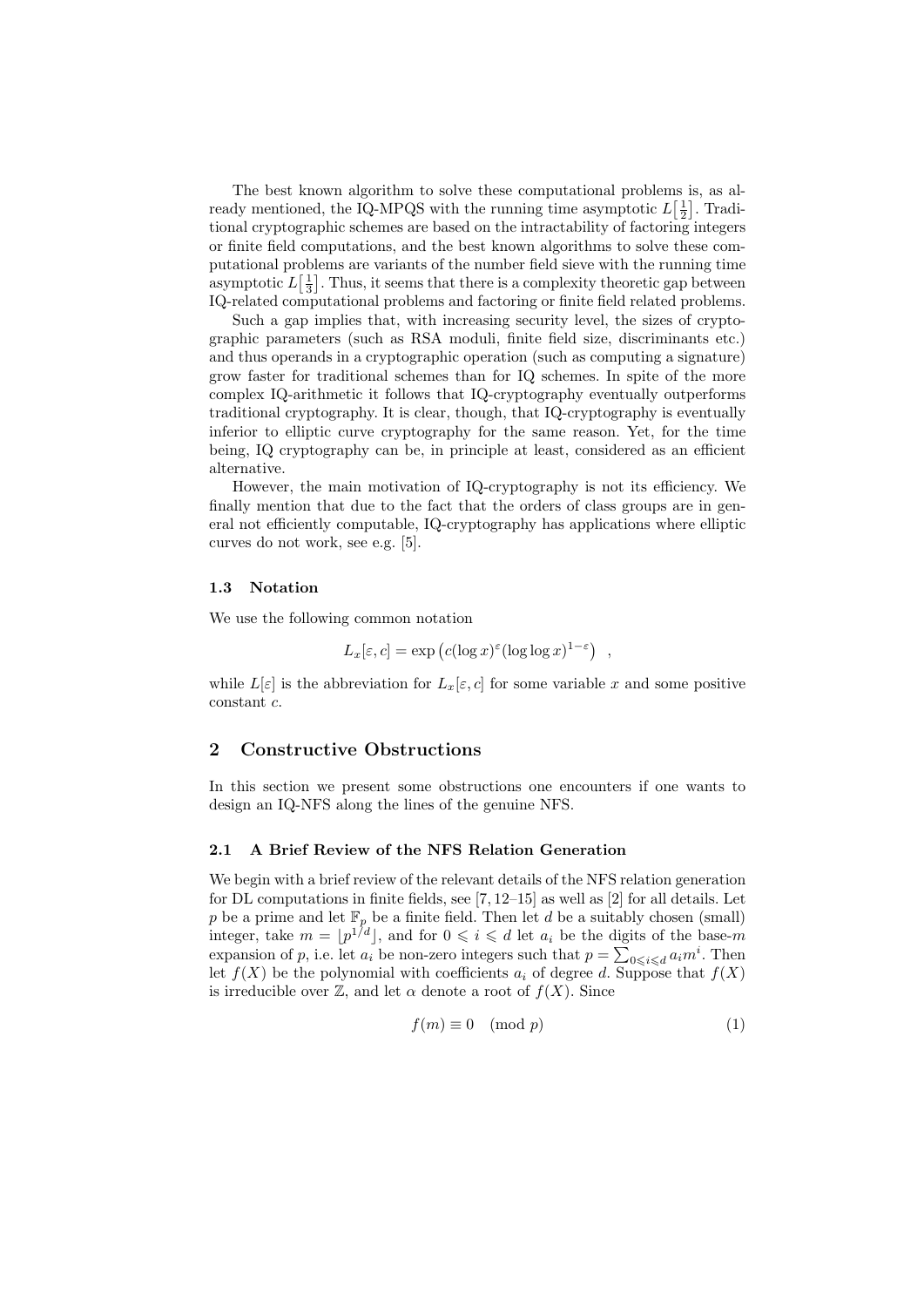the map defined by  $\phi(\alpha) \mapsto m$ , is a ring homomorphism from  $\mathbb{Z}[\alpha]$  to  $\mathbb{F}_p$ . Formally one is looking at  $\mathbb{Z}[\alpha]$ -integers of the form  $\theta = a - b\alpha$ , of which the norm is  $N(a - b\alpha) = F(a, b)$ , where  $F(X, Y)$  is the homogenized bivariate polynomial that corresponds to  $f(X)$ . A  $\mathbb{Z}[\alpha]$ -integer  $\theta$  is understood to be smooth if its norm is smooth. The main task in the sieving stage is to find a set of coprime integers a and b such that  $\theta$  and  $\phi(\theta)$  are simultaneously smooth. That is,  $F(a, b)$ and  $a-bm$  have to be smooth simultaneously. This is done by taking  $G(X, Y) =$  $F(X, Y)(X - mY)$  and sieving the bivariate polynomial  $G(X, Y)$ .

Based on the bounds on  $X, Y$  and the coefficients of  $G$ , and assuming that the values of  $G(X, Y)$  behave like random integers with respect to smoothness the values of  $G(X, Y)$  behave like random integers with respect to smoothness<br>probability, one gets that the running time is proportional to  $L_p\left[\frac{1}{3}, c_4 + o(1)\right]$ , where  $c_4 = (64/9)^{1/3}$ ; moreover,  $d = |(3 \ln p / \ln \ln p)^{1/3}|$ .

In order to get the favorable running time for the NFS the following items are crucial:

- 1. The degree d of f (and thus of G) tends uniformly to infinity as p tends to infinity.
- 2. The size of the coefficients of G are of order  $p^{1/d}$ .
- 3. There is an efficient way to select a polynomial and thus an extension of Q.
- 4. There is an efficiently computable homomorphism from  $\mathbb{Z}[\alpha]$  to  $\mathbb{F}_n$ .
- 5. The sieving is done in the two domains  $\mathbb{Z}[\alpha]$  and  $\mathbb{F}_p$  simultaneously.

We will outline below that it is unknown how to achieve any of these items in the number field case.

#### 2.2 A Brief Review of the IQ-MPQS Relation Generation

Before we proceed we shall briefly review the IQ-MPQS relation generation, see [9, 10] for details. Let  $\mathcal{O}_{\Delta}$  denotes the quadratic order of discriminant  $\Delta$ . The objective is to find a set  $R$  of *relations*  $R_i$  of the form

$$
R_i: \prod_{\mathfrak{p}_j \in \mathcal{FB}} \mathfrak{p}_j^{e_{i,j}} \sim \mathcal{O}_{\Delta} \quad . \tag{2}
$$

Here  $\mathcal{FB}$  is the *factor base*, a set of primitive prime  $\mathcal{O}_{\Delta}$ -ideals of the form  $(p, b)$ where  $p \le B$  for some bound B. For each prime ideal  $\mathfrak{p}_j = (p_j, b_j)$  of  $\mathcal{FB}$ , let  $b_j \geqslant 0$ ; the prime ideal  $\bar{\mathfrak{p}}_j = (p_j, -b_j)$  will be represented by  $\mathfrak{p}_j^{-1}$ .

In order to generate a relation, a  $\mathcal{FB}$ -smooth  $\mathcal{O}_{\Delta}$ -ideal is constructed. Let a be this ideal with the representation  $(a, b)$ . The corresponding binary quadratic form is  $A(X, Y) = aX^2 + bXY + cY^2$ , where  $c = (b^2 - \Delta)/4a$ . Now, if there are coprime integers x and y such that  $ax^2 + bxy + cy^2 = a'$ , then there exists another binary quadratic form  $A'(X,Y) = a'X^2 + b'XY + c'Y^2$ , which is equivalent to A, and in fact, the corresponding  $\mathcal{O}_{\Delta}$ -ideal  $\mathfrak{a}' = (a', b')$  is equivalent to  $\mathfrak{a}$ . (The integer  $b'$  can be efficiently computed from the integers  $a, b, c, x$ , and  $y$ .) Therefore,  $\mathfrak{aa'}^{-1} \sim \mathcal{O}_{\Delta}$ , and if  $\mathfrak{a'}$  is  $\mathcal{FB}$ -smooth, this constitutes a relation. The prime ideal factorization of  $\mathfrak{a}'$  can be obtained from the prime factorization of  $a'$ , and from b' and  $\Delta$ .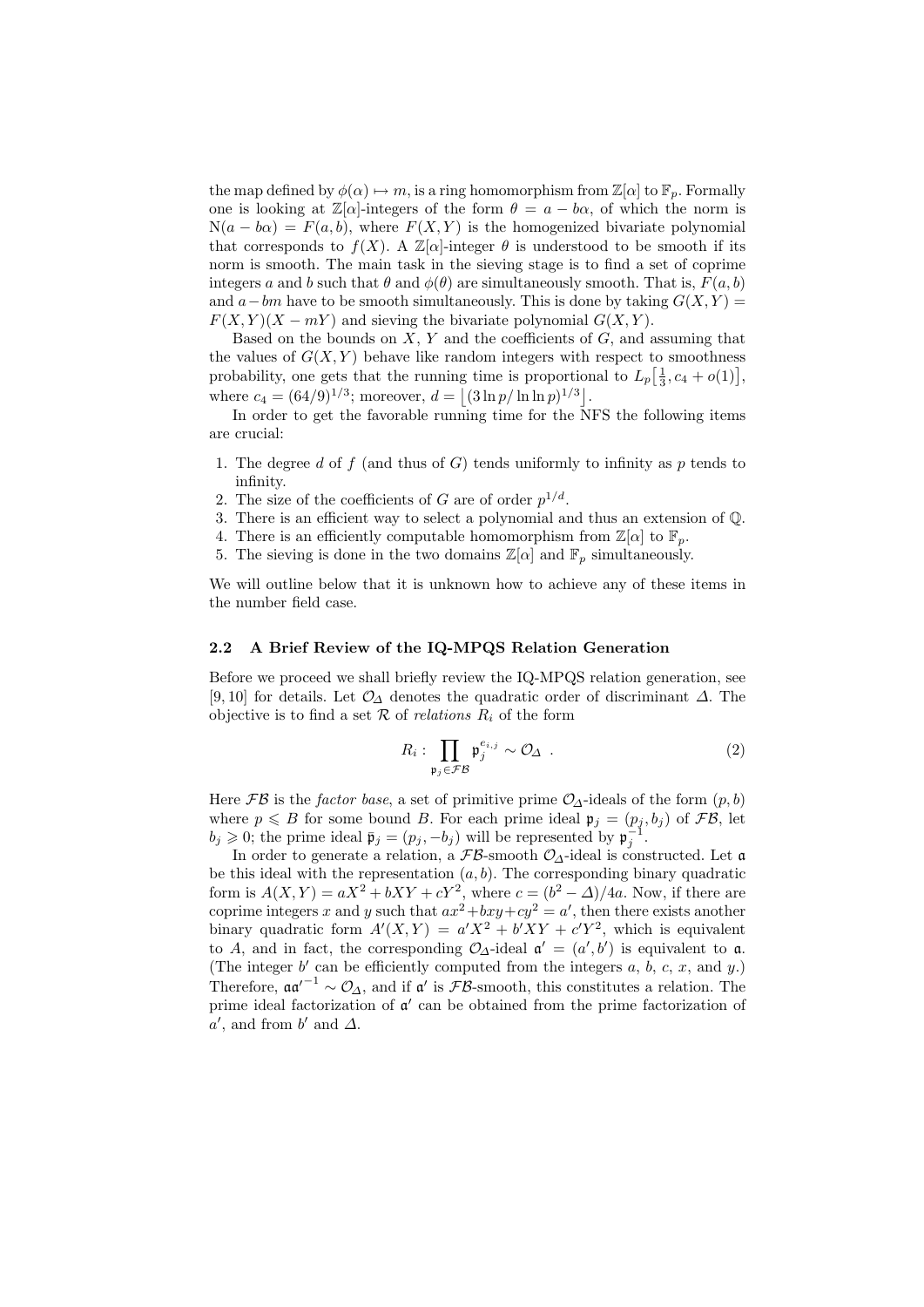In order to find x and y such that  $A(x, y) = a'$  is smooth, we sieve the quadratic polynomial  $A(X, Y)$ ; for simplicity, fix  $Y = 1$ . Then the sieving is performed almost exactly as in the MPQS factoring algorithm. Likewise, the selection of polynomials is exactly as in the MPQS factoring algorithm, including the self initialization technique.

The sieving step of the IQ-MPQS is, in a remote sense, similar to its counterpart in the NFS. In both algorithms polynomials are sieved. Yet, none of the crucial properties above are satisfied. In particular, the degree of the sieving polynomials is fixed, no matter how large  $\Delta$  is, the size of the coefficients of the quadratic polynomials are of the order of  $|\Delta|^{1/2}$ , and the sieving takes place only in one domain.

#### 2.3 Towards an IQ-NFS

In this section we try to build an IQ-NFS on top of the IQ-MPQS. We proceed rather naively and follow along the lines of the genuine NFS.

Finding a Suitable Extension and a Homomorphism First we try to find a suitable extension of  $\mathcal{O}_{\Delta}$ . In the genuine NFS there was a natural way to find an irreducible polynomial over  $\mathbb{Z}$ : we took p and from it computed an integer m and coefficients of a polynomial  $f(x)$  such that  $f(m) \equiv 0 \pmod{p}$ ; in particular,  $f(m) = p$ , see above. Now, p was the characteristic of the finite field, which is a prime. However, in the number field case, the characteristic is always 0. So, it remains to be seen what to put in the place of  $p$  in the number field case.

Now, recall that the procedure in the genuine NFS to find a polynomial is not only natural because it is very simple and efficient. More important, we get the necessary ring-homomorphism from  $\mathbb{Z}[\alpha]$  to  $\mathbb{F}_p$ , and this homomorphism is very efficient to compute. It is this very connection between the polynomial and the homomorphism that makes, for instance, the difference between the generalized number field sieve (with rather large polynomial coefficients) and the special number field sieve (with very small polynomial coefficients). If the coefficients in the GNFS could be chosen freely, then there would be no difference between the GNFS and the SNFS. However, it is not known how to find a suitable homomorphism for arbitrary polynomials, and therefore, the polynomial must be chosen as described above.

The same is certainly true in the number field case, where we have the additional problem of what to put in the place of  $p$ . We note, though, that in the number field case we are interested in a group-homomorphism instead of a ringhomomorphism. For instance, let  $K = \mathbb{Q}(\sqrt{\Delta})$  and let  $\mathcal{O}_K$  be the maximal order of K; likewise, let L be an extension of K and let  $\mathcal{O}_L$  be the maximal order of L.

What we are looking for is a group homomorphism  $\psi$  that maps  $\mathcal{O}_L$  to  $\mathcal{O}_K$ . Since a (basic) IQ-NFS algorithm would search for pairs  $(\mathfrak{A}, \mathfrak{a})$ , where  $\mathfrak{A}$  is an  $\mathcal{O}_L$ -ideal and **a** is an  $\mathcal{O}_K$ -ideal,  $\psi$  must satisfy the following properties:

1. if  $\mathfrak A$  is smooth (in a suitable sense), then  $\psi(\mathfrak A)$  is smooth;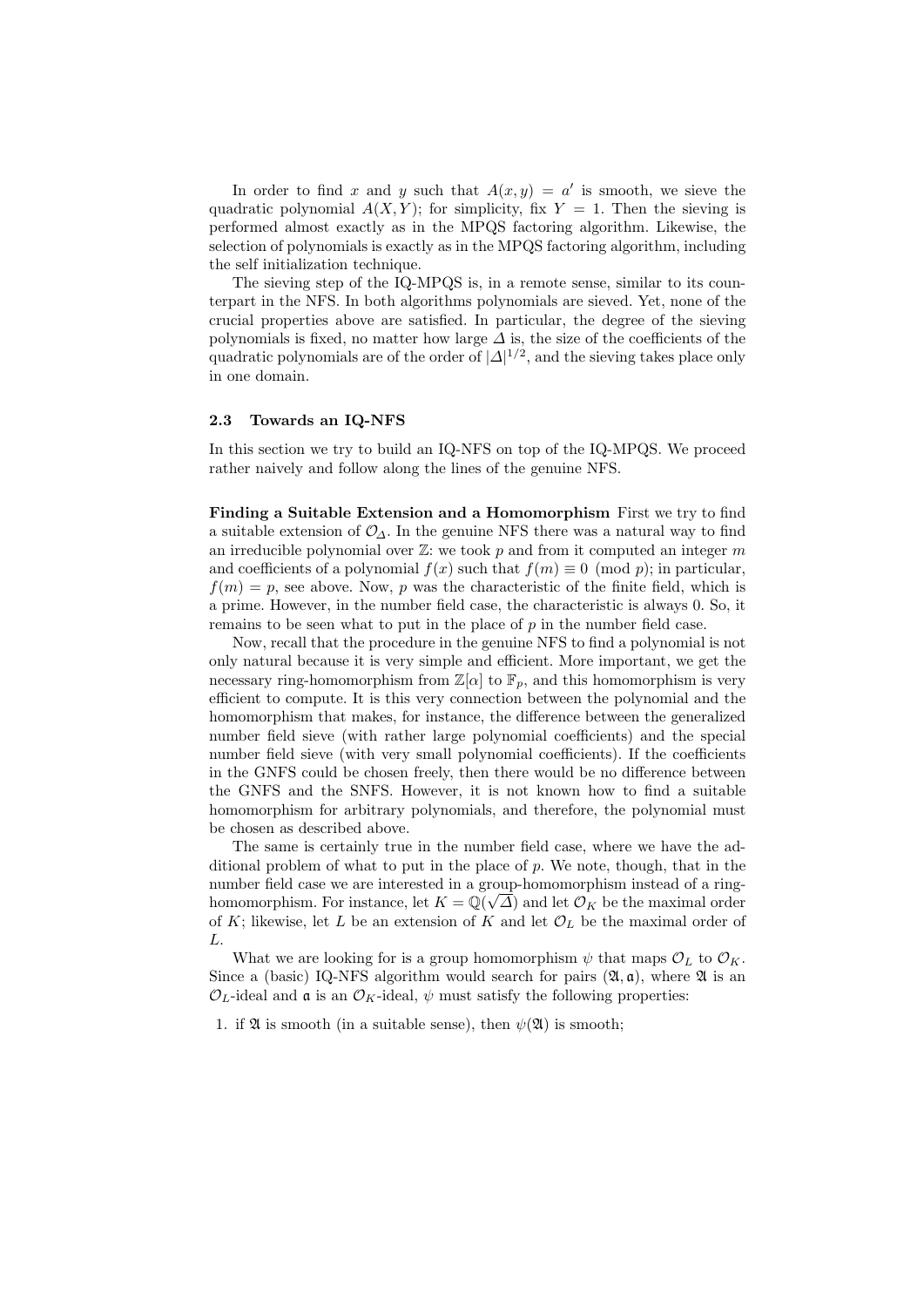- 2.  $\psi(\mathfrak{A}) \sim \mathfrak{a}$ ;
- 3.  $\psi$  is efficiently computable.

In the face of the fact that  $\mathfrak A$  and  $\mathfrak a$  must be found *simultaneously* (by sieving a polynomial), property 2. in conjunction with property 3. appear to be the hardest to satisfy. In fact, it is unknown how one could do that.

Finding a Polynomial with Small Coefficients Suppose for the moment that we have surmounted the obstructions from the previous subsection. It is tempting to ask what one would get out of the algorithm, i.e. what would be its asymptotic expected running time. Following the design of the genuine NFS, we proceed naively in the following way:

- 1. Choose a suitable integer d.
- 2. Choose an extension over K, i.e. choose a polynomial  $f(X) \in \mathcal{O}_K[X]$  such that

$$
f(X) = \alpha_d X^d + \alpha_{d-1} X^{d-1} + \dots + \alpha_0 , \qquad (3)
$$

where  $\alpha_i = a_i + b_i$  $\overline{\Delta}$ . Let  $|a_i|, |b_i| \leqslant B$ , where B is a bound, e.g.  $B = |\Delta|^{1/d}$ (recall that we just proceed naively as in the genuine NFS).

- 3. For the sieving we need a polynomial over  $\mathbb{Z}$ . In order to get such a polynomial  $f_Z(X)$  from  $f(X)$ , rewrite  $f(X) = a(X) + b(X)\sqrt{\Delta}$  and let  $\overline{f}(X) =$  $a(X) - b(X) \sqrt{\Delta}$  be the conjugate polynomial. Now let  $f_Z(X) = f(X) \overline{f}(X) =$  $a^2(X) - b^2(X)\Delta$ . Note that since we are dealing with imaginary quadratic number fields,  $\Delta < 0$  and thus  $f_{\mathbb{Z}}(X) = a^2(X) + b^2(X)|\Delta|$ . Now it becomes apparent that  $f_Z(X)$  has coefficients of the order of  $|\Delta|^{1+2/d}$ , which turns out to be too large in order to get the  $L\left[\frac{1}{3}\right]$  running time asymptotics, see below.
- 4. Finally, let  $F_{\mathbb{Z}}(X, Y)$  be the homogenized form of  $f_{\mathbb{Z}}(X)$ . (We presume that a smooth value for  $F_{\mathbb{Z}}(X, Y)$  would in some way give rise to a smooth  $\mathcal{O}_L$ ideal.) Let  $A(X, Y)$  be the binary quadratic form that corresponds to an  $\mathcal{O}_K$ -ideal **a**, take  $G(X, Y) = F_{\mathbb{Z}}(X, Y)A(X, Y)$  and sieve  $G(X, Y)$  for pairs  $(x, y)$  such that  $G(x, y)$  is smooth. Since the coefficients of  $F_{\mathbb{Z}}$  are of size  $O(|\Delta|B^2) = O(|\Delta|^{1+2/d})$  and the coefficients of A are of size  $O(|\Delta|^{1/2})$ , the coefficients of G are of size  $O(|\Delta|^{3/2+2/d})$ .

For the running time analysis we use the following principle from  $[2, Section 10]$ : For the running time analysis<br>Let  $L(Z) = \exp(\sqrt{\ln Z \ln \ln Z})$ n<br>V . In a sequence of  $L(Z)^{\sqrt{2}+o(1)}$  random integers uniformly chosen from the interval  $[0, Z]$   $S = L(Z)^{1/\sqrt{2} + o(1)}$  of them will be S-smooth, and this is the optimal choice for S in order to maximize the yield.

We apply this principle to the sequence of integers that we get from  $G(X, Y)$ for  $X$  and  $Y$  ranging over certain intervals; here we assume that the integers  $G(X, Y)$  have the same properties as ordinary integers with respect to smoothness-probability (this constitutes, as usual, the major heuristic leap in the running time analysis).

We have  $Z = |G(X, Y)|$ , and since we sieve two-dimensionally, as in the genuine NFS, we have  $|X|, |Y| \leq M$  where  $M = L(Z)^{1/\sqrt{2} + o(1)}$ . Now we are in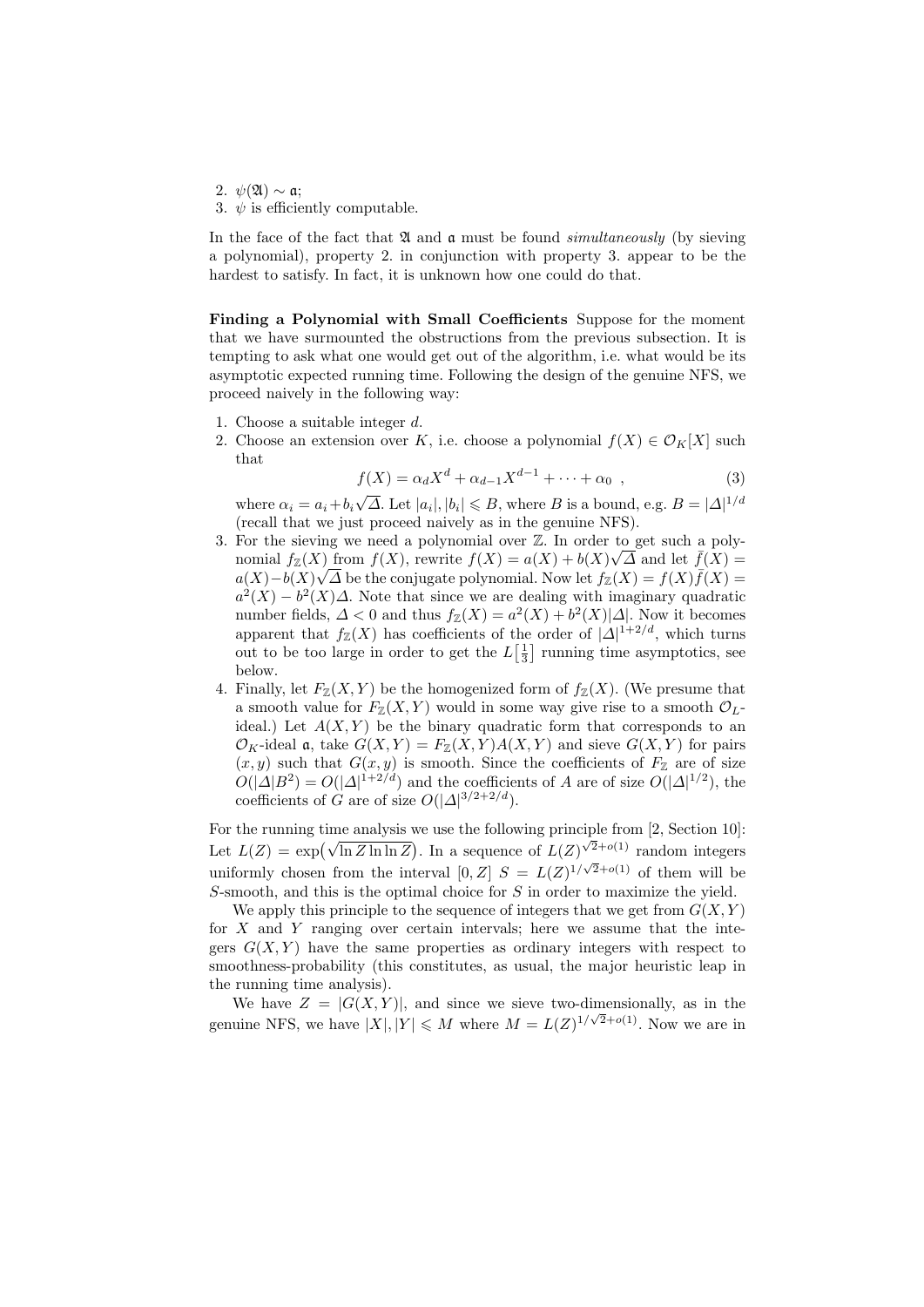the position to perform a running time analysis as in [2], see also [4, Section 6.2.3].

- If d is fixed as  $|\Delta| \to \infty$ , then we get an asymptotic running time proportional If a is *fixed* as  $|\Delta| \to \infty$ , if<br>to  $L_{|\Delta|} \left[\frac{1}{2}, 3 + \frac{4}{d} + o(1)\right]$ .
- If d → ∞ as |∆| → ∞, then we get an asymptotic running time proportional £ √ If  $a \to \infty$  as  $|\Delta| \to \infty$ ,<br>to  $L_{|\Delta|} \left[\frac{1}{2}, \sqrt{3} + o(1)\right]$ .

This means that the IQ-NFS (designed as above) performs in any case much worse than the IQ-MPQS. Now,  $f_{\mathbb{Z}}$  as chosen above may not be the optimal polynomial for L. One could, for example, use lattice reduction methods to get a polynomial  $\overline{f_{\mathbb{Z}}}$  with smaller coefficients, see for example Algorithm POLRED in [3, Algorithm 4.4.1]. However, the coefficients of such a polynomial will not be arbitrary small, and even if  $f_{\mathbb{Z}}$  had coefficients of order  $O(|\Delta|^{1/2+2/d})$  (which constitutes a substantial improvement), then the asymptotic running times got constitutes a substantial improvement), then the asymptotic running times got merely down to  $L_{|\Delta|}[\frac{1}{2}, 2 + \frac{4}{d} + o(1)]$  and  $L_{|\Delta|}[\frac{1}{2}, \sqrt{2} + o(1)]$ , which is still worse than the IQ-MPQS. We will elaborate the effectiveness of polynomial reduction algorithms applied to our problem in the full version of the paper. Finally, changing the polynomial also changes the basis for element and ideal representation in  $L$ , and thus, this changes the homomorphism; that might be a major problem. ¤

In order to get the typical NFS asymptotic  $L$  $\left[\frac{1}{3}\right]$ , the coefficients of  $G(X, Y)$ must have order of magnitude  $|\Delta|^{O(1/d)}$ . Since the coefficients of  $A(X, Y)$  usually have order of magnitude  $|\Delta|^{1/2}$  we must alter the design of the IQ-NFS. Let  $F_{\mathbb{Z},1}(X,Y)$  and  $F_{\mathbb{Z},2}(X,Y)$  irreducible polynomials with the desired properties, let  $L_1$  and  $L_2$  be the corresponding extension fields, let  $G(X, Y) =$  $F_{\mathbb{Z},1}(X,Y)F_{\mathbb{Z},2}(X,Y)$ , and let  $\psi_1$  and  $\psi_2$  be ideal-homomorphisms that map  $\mathcal{O}_{L_1}$ -ideals and  $\mathcal{O}_{L_2}$ -ideals to  $\mathcal{O}_K$ -ideals. Now we require that if a smooth  $\mathcal{O}_{L_1}$ ideal  $\mathfrak{A}_{1}$  and a smooth  $\mathcal{O}_{L_{2}}$ -ideal  $\mathfrak{A}_{2}$  are found simultaneously by sieving  $G(X,Y),$ then  $\psi_1(\mathfrak{A}_1)$  and  $\psi_2(\mathfrak{A}_2)$  are also smooth and  $\psi_1(\mathfrak{A}_1) \sim \psi_2(\mathfrak{A}_2)$ . Still, it remains to be seen how  $F_{\mathbb{Z},1}$  and  $F_{\mathbb{Z},2}$  as well as  $\psi_1(\mathfrak{A}_1)$  and  $\psi_2(\mathfrak{A}_2)$  are to be chosen.

Summary The major stumbling blocks on the way towards an IQ-NFS are firstly to find suitable extensions of imaginary quadratic number fields, which provide suitable ideal-homomorphisms. It is unknown how to find such extensions. Secondly, by the nature of sieving algorithms, the extensions are to be represented as irreducible polynomials over Z. It is unknown how to find suitable irreducible polynomials with sufficiently small coefficients. The first obstruction says that it is not known how to design core elements of the IQ-NFS, and the second obstruction says that even so it is still unknown how the IQ-NFS will be of any use.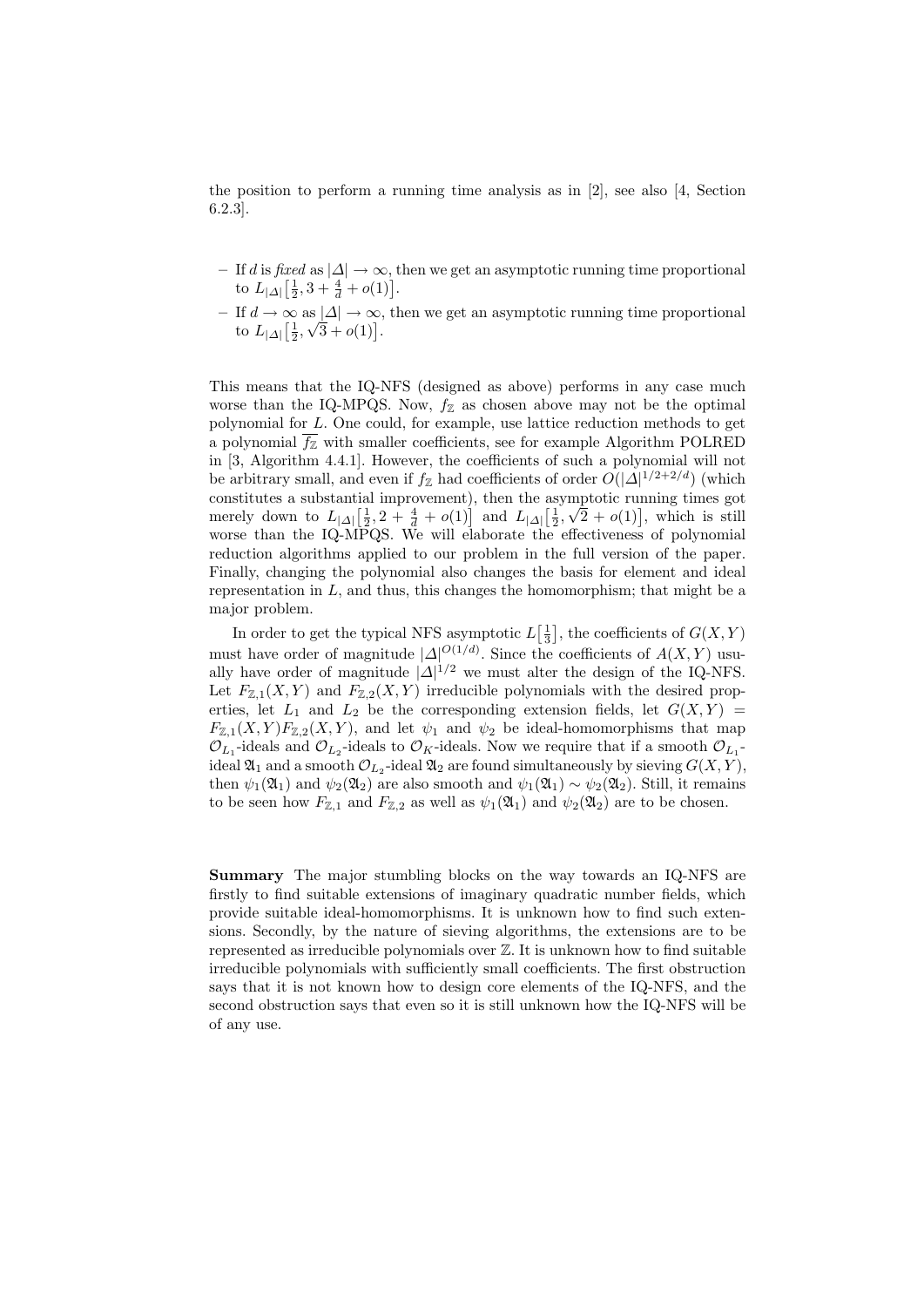# 3 Relative Obstructions

In this section we will attempt to provide a connection between the aforementioned problems and those that arise in the case of elliptic curves and hyperelliptic curves. We begin by stating the following definition.

**Definition 1.** The Discrete Logarithm Problem in G is: given  $\gamma, \gamma' \in \mathcal{G}$ , find the smallest  $n \in \mathbb{Z}_{>0}$  such that  $\gamma^n = \gamma'$  if such an integer exists.

If the group under consideration corresponds to the points on an elliptic curve, we call this the Elliptic Curve Discrete Logarithm Problem, and abbreviate it by ECDLP. Analogously, if the groups corresponds to the Jacobian of a hyperelliptic curve, we call this the Hyperelliptic Curve Discrete Logarithm Problem and denote it by HCDLP. Since an elliptic curve is just a hyperelliptic curve of genus one, we note that the ECDLP is just a particular instance of the HCDLP.

The majority of this section will describe how to take an instance of the ECDLP and convert it to an instance of an HCDLP for a curve of higher genus. That is, we will prescribe a technique for constructing a cover of an elliptic curve by a hyperelliptic curve of larger genus that forces an inclusion from the elliptic curve into the Jacobian of the hyperelliptic curve. While this is apparently a well known result, we include some details since they appear to be lacking from the literature.

We conclude the section by discussing how the existence of this map relates to the overall complexity of solving the ECDLP. We will also discuss how finding an algorithm of lower subexponential complexity for the HCDLP seems intrinsically linked to solving the analogous problem for imaginary quadratic number fields.

## 3.1 Jacobians of Hyperelliptic (and Elliptic) Curves

In the remaining sections, let  $K$  denote an arbitrary field. We will mostly be interested in the case when  $\mathbf{K} = \mathbb{F}_q$ , but the majority of what follows applies to arbitrary fields. For our purposes, it suffices to define a hyperelliptic curve of genus  $g$  to be a curve given by an equation of the following form:

$$
C: y^2 + h(x)y = f(x)
$$

where  $h, f \in \mathbf{K}[x]$  are such that  $\deg h \leq g$  and  $\deg f = 2g + 1$  or  $2g + 2$  with f monic. Furthermore, no element in  $\overline{K} \times \overline{K}$  may simultaneously satisfy

$$
y^2 + hy - f = 0 , \quad 2y + h = 0 , \quad h'y - f' = 0 .
$$

These last criteria force the curve to have a smooth affine model, which simply makes calculations more palatable (and the statement about the genus correct). Every hyperelliptic curve inherently admits such a model, so this by no means limits our discussion. Furthermore, if the characteristic of  $\bf{K}$  is not 2, we will always take  $h = 0$  (this is possible by completing the square on the left hand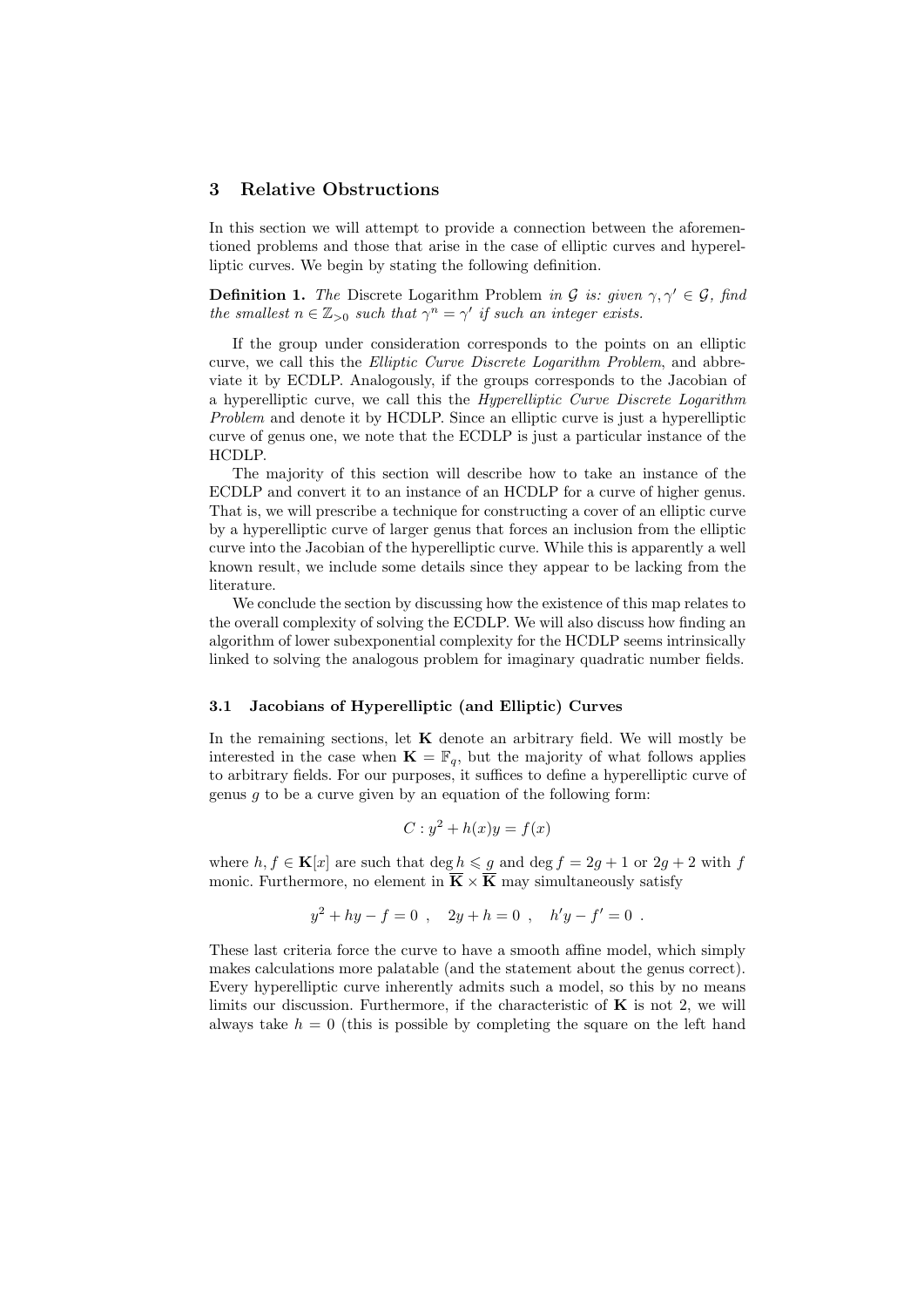side). A hyperelliptic curve of genus one is an elliptic curve. The function field of C is defined to be

$$
\overline{\mathbf{K}}(C) \cong \overline{\mathbf{K}}(x)[y]/(y^2 + hy - f) .
$$

Each element of the function field can be thought of as a map from C to  $\overline{K} \cup \{\infty\}$ (otherwise denoted as  $\mathbb{P}^1$  $\frac{1}{\mathbf{K}}$ ).

We now give a brief overview of the Jacobian of a hyperelliptic curve. For more complete details, see the appendix in [11]. A *divisor* on  $C$  is a formal sum more complete details, see the appendix in [11]. A *attesor* on C is a formal sum of points  $D = \sum m_P P$  where  $m_P = 0$  for all but finitely many points of C. or points  $D = \sum m_P P$  where  $m_P = 0$  for an but infitely many points of C.<br>The degree of a divisor is deg  $D = \sum m_P$ . The set of all divisors on C forms a group and is denoted  $Div(C)$ . The subset of all divisors of degree zero is a proper subgroup and is denoted  $Div^0(C)$ .

We wish to consider the quotient of  $Div^0(C)$  by the following subgroup. For any function  $\gamma \in \mathbf{\overline{K}}(C)$ , we may associate a divisor to  $\gamma$  by  $(\gamma) = \sum m_P P$  where  $m_p = \text{ord}_P(\gamma)$  is the order of the zero or pole of  $\gamma$  at P. Such divisors are said to be *principal divisors*. The set of all principal divisors is denoted by  $\mathcal{P}(C)$ .  $\mathcal{P}(C)$  is a subgroup of  $\text{Div}^0(C)$  because every principal divisor has degree zero, although this is by no means obvious from the above definitions.

The group that we are interested in is called the *Picard group* of  $C$  (in fact, we are interested in the degree zero part of the Picard group, but we will abuse the language slightly). The group is defined to be

$$
Pic^0(C) \cong Div^0(C)/\mathcal{P}(C) .
$$

 $Pic^0(C)$  contains all of the arithmetic information about the Jacobian of C that we need. If we have a tower of fields,  $\mathbf{K} \subseteq L \subseteq \overline{\mathbf{K}}$ , then  $G_L = \text{Gal}(\overline{\mathbf{K}}, K)$  has a natural action on Pic<sup>0</sup>(C) induced by its action on  $\mathcal{P}(C)$  and Div<sup>0</sup>(C) (which conveniently agree). The fixed group under this action is denoted by  $\operatorname{Pic}^0_L(C)$ . Obviously, we will be most interested in the case when  $L = K$ .

While the above construction of  $Pic^0(C)$  is mathematically rigorous, it is somewhat lacking from a computational perspective. We will not cover the details of how to perform arithmetic, but instead refer the reader to the appendix in [11] again. The second computational problem that arises is how to represent elements in this group. For each element in  $Pic^0(C)$ , it is possible to associate to it a unique divisor in  $Div^0(C)$ . These unique divisors are called *reduced divisors*. The arithmetic and presentation in  $Pic^0(C)$  are performed using these reduced divisors.

#### 3.2 Including Elliptic Curves into Jacobians of Hyperelliptic Curves

We begin with a definition to facilitate in constructing the desired cover of our elliptic curve. Let p denote the characteristic of the field  $\bf{K}$ . For an integer n, we will write  $n = n_1 \cdot p^{n_p}$  where  $n_1$  is an integer that satisfies  $gcd(n_1, p) = 1$ , and  $n_p \geq 0$  (in characteristic zero, one takes  $n_1 = n$ ,  $n_p = 0$ ). Let  $\mathfrak{p}_p(x)$  denote the Artin-Schreier character, i.e.  $\mathfrak{p}_p(x) = x^p - x$ . Define the polynomial

$$
\mathfrak{C}_n(x) = \mathfrak{p}_p(x)^{\circ n_p} \circ x^{n_1} .
$$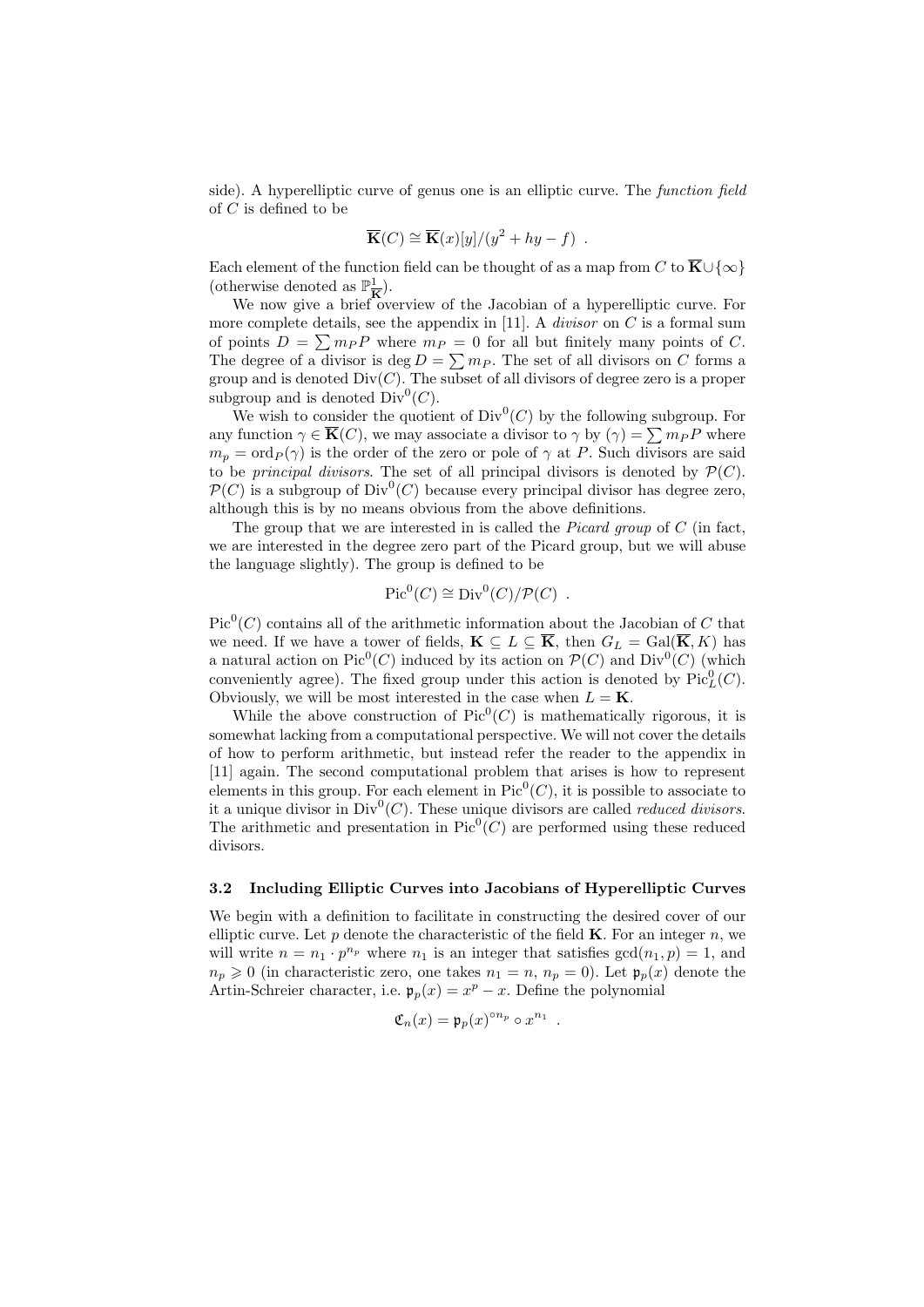**Theorem 1.** Let  $E$  be an elliptic curve given by

$$
E: y^2 + hy = f , \quad \deg f = 3 , \quad \deg h \leq 1 .
$$

If in characteristic 2,  $h(0) \neq 0$  or in characteristic different from 2,  $f(0) \neq 0$ , If in characteristic  $z$ ,  $n(0) \neq 0$  or in characteristic different from  $z$ ,<br>then there exists a hyperelliptic curve  $C_n$  of genus  $\left\lfloor n + \frac{n-1}{2} \right\rfloor$  given by

$$
C_n: y^2 + h(\mathfrak{C}_n(x))y = f(\mathfrak{C}_n(x)) ,
$$

such that  $C_n$  is an n-to-1 cover of E.

The restrictions on  $h(0)$  and  $f(0)$  ensure that the resulting model for  $C_n$ is smooth. The smoothness of this model is a consequence of combining the definition of smoothness given above and noting that the polynomial given by  $\mathfrak{C}_n(x) - \alpha$  for any  $0 \neq \alpha \in \overline{\mathbf{K}}$  has no repeated roots. The genus follows trivially from the definition given above for a hyperelliptic curve.

Considering an elliptic curve over  $K$ , it is possible to transform it into a curve of this form by using the substitution  $x \mapsto x + \alpha$  for some  $\alpha \in \mathbf{K}$  satisfying  $h(\alpha) \neq 0$  in characteristic 2, or  $f(\alpha) \neq 0$  otherwise. The only elliptic curve for which finding such an  $\alpha$  is not possible is the curve

$$
E: y^3 = x(x-1)(x-2)
$$

defined over  $\mathbb{F}_3$ . By extending the ground field, the above substitution could then be used. However, this curve is of no interest for the problem we wish to solve, so the above theorem applies to all cryptographically interesting elliptic curves.

The map from  $C_n$  to E is given as follows.

$$
\Psi_n : C_n \to E
$$

$$
(\alpha, \beta) \mapsto (\mathfrak{C}_n(\alpha), \beta) ,
$$

and the point(s) at infinity on  $C_n$  map to the unique point at infinity on E. This is clearly a well-defined algebraic map of curves, and for most points, there are precisely *n* distinct pre-images under  $\Psi$  since  $\mathfrak{C}_n(x) - \alpha$  has degree *n*. Therefore,  $C_n$  is an *n*-to-1 cover of E via  $\Psi_n$ .

Given any two curves and a map between them, there is an induced map on the Jacobians of the two curves. We can use the map  $\Psi_n$  defined above to do precisely this. We proceed by constructing a map between the respective divisor class groups

$$
\Psi_n^*: \text{Div}^0(E) \to \text{Div}^0(C_n) .
$$

We define the map as follows. Let  $P = (\alpha, \beta)$  be a finite point on E, and let  $\alpha_i$ denote the n roots of  $\mathfrak{C}_n(x) - \alpha$  (each with appropriate multiplicity). If n is odd, then !<br>}

$$
\Psi_n^* : P \to P_\infty \to \left(\sum_{i=1}^n (\alpha_i, \beta)\right) - nP_\infty
$$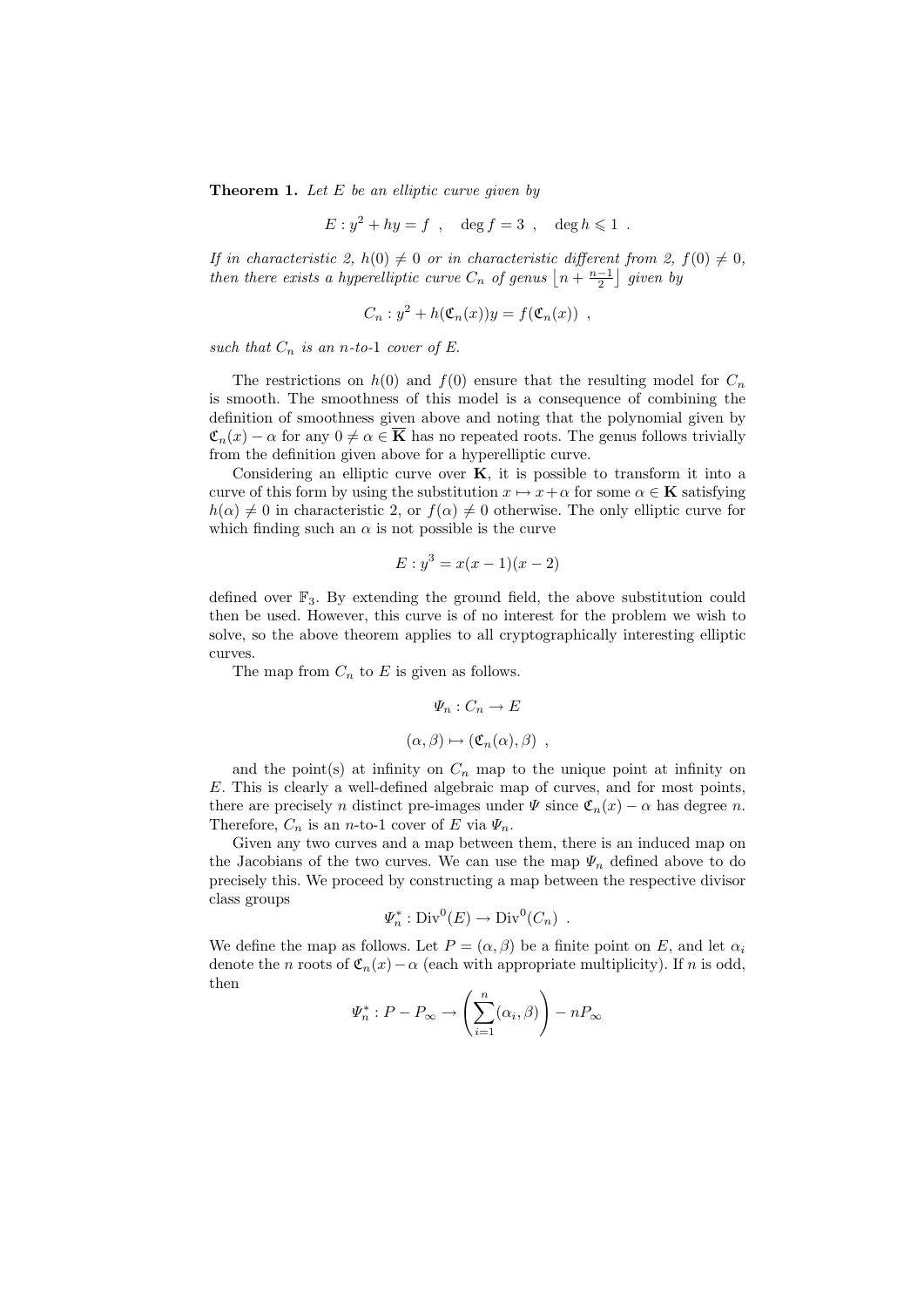where  $P_{\infty}$  represents the unique point at infinity on the two respective curves. If  $n$  is even,

$$
\Psi_n^* : P - P_{\infty} \to \left(\sum_{i=1}^n (\alpha_i, \beta)\right) - \frac{n}{2} \left(P_{\infty_1} + P_{\infty_2}\right)
$$

where  $P_{\infty}$  is the unique point at infinity on E, and  $P_{\infty}$  and  $P_{\infty}$  are the two points at infinity on  $C_n$ . Since  $\Psi_n^*$  includes  $\mathcal{P}(E)$  into  $\mathcal{P}(C)$ , it induces a map on the Picard groups, called the conorm map:

$$
\mathrm{Con}_{C_n/E} : \mathrm{Pic}^0(E) \to \mathrm{Pic}^0(C_n) .
$$

It is precisely this map that we will use to translate an ECDLP into an HCDLP for a curve of higher genus.

**Theorem 2.** If E and  $C_n$  are as specified in theorem 1, then the induced map

$$
\mathrm{Con}_{C_n/E} : \mathrm{Pic}^0_L(E) \to \mathrm{Pic}^0_L(C_n)
$$

is injective for all n and any  $\mathbf{K} \subseteq L \subseteq \overline{\mathbf{K}}$ .

By first proving the result over the algebraic closure,  $\overline{K}$ , the theorem follows for all intermediary subfields by restriction. In our case, we are really only interested in the case of  $L = K$ . For the case when n is odd, it is simple enough to show that the image under  $\Psi_n^*$  of a divisor on E of the form  $P - P_{\infty}$ , where F is any finite point, is a non-trivial reduced divisor in  $Div^0(C_n)$ . This is sufficient to conclude that the map in injective. If  $n$  is even, one proves the injectivity of the map by constructing a secondary hyperelliptic curve which is isomorphic to  $C_n$ , but has only one point at infinity.

Since this map is injective, it is clear that given an ECDLP for  $E$ , we can translate it into an HCDLP for  $C_n$ . This map is effective and quite easy to compute using  $\mathfrak{C}_n$ . If n is odd and we are using the standard representations for divisors on  $C_n$ , the map is given by

$$
(\alpha,\beta) \mapsto \mathrm{div}(\mathfrak{C}_n(x) - \alpha,\beta) .
$$

#### 3.3 Relating the Complexity of the ECDLP and HCDLP

Although  $C_n$  can be used to convert an ECDLP into an HCDLP, this does not necessarily help us solve the problem more efficiently. In fact, with the current algorithms for solving instances of HCDLP's, this amounts to taking a hard problem and making it harder. However, in this section, we consider the ramifications of the development of an algorithm to solve the HCDLP that is considerably more efficient than the algorithms that currently exist.

We start by noting that for a hyperelliptic curve of genus g over  $\mathbb{F}_q$ , the size of  $\operatorname{Pic}^0_{\mathbb{F}_q}(C)$  is roughly  $q^g$ .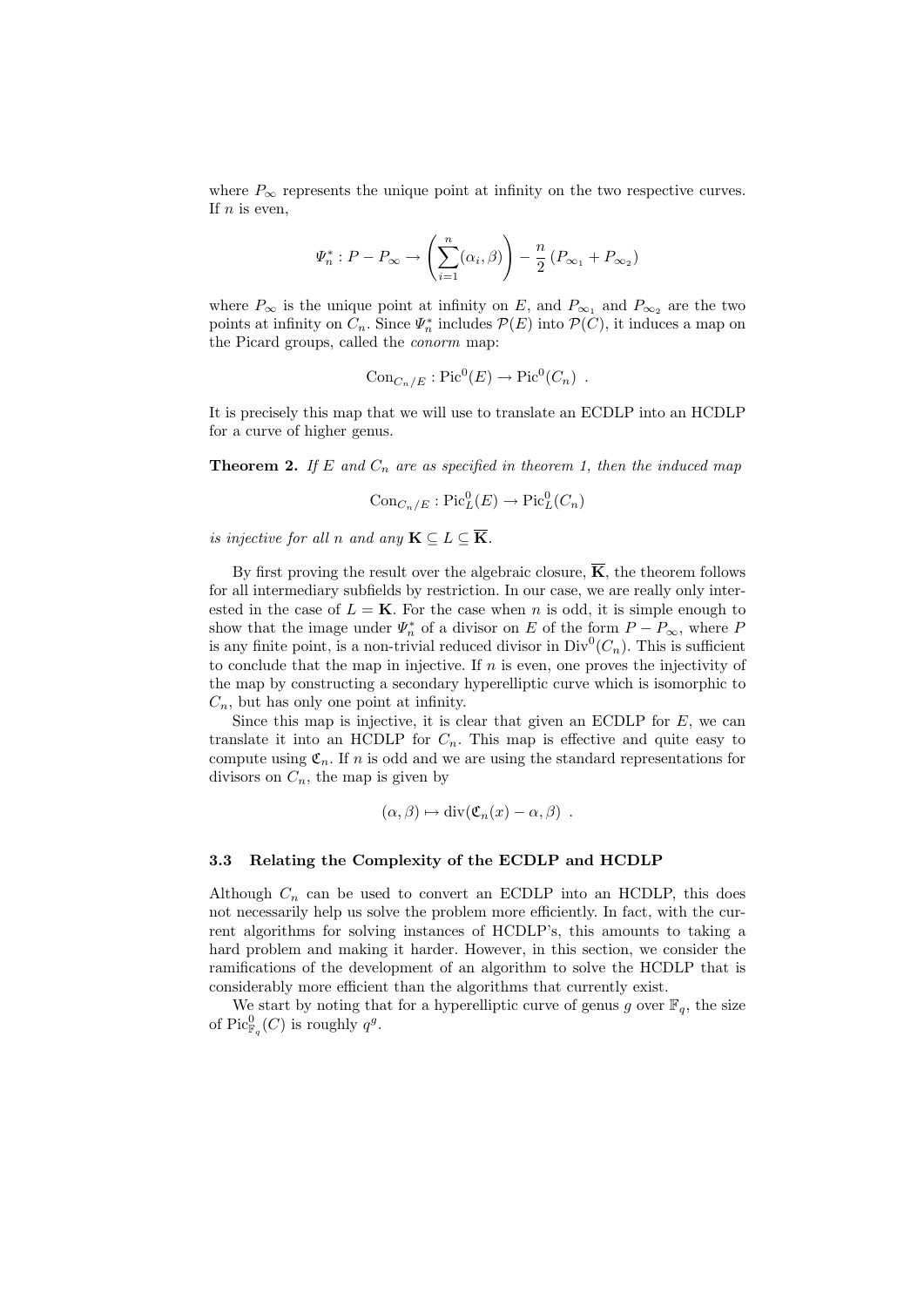**Theorem 3.** If there exists an algorithm to solve the HCDLP with running time  $L_{qg}[\alpha, \beta + o(1)]$  with  $\alpha < 1/2$  for  $g \approx \log q$ , as  $q \to \infty$ , then there exists an algorithm to solve the ECDLP in time  $L_q[\alpha', \beta' + o(1)]$  with  $\alpha' < 1$  and  $\beta' \geq 0$ as  $q \rightarrow \infty$ .

*Proof.* Given an elliptic curve E over  $\mathbb{F}_q$ , set  $n =$  $\int \frac{2}{3} \log q$ ¨ . By using  $Con_{C_n/E}$ and  $C_n$  which has genus  $g \geqslant \log q$ , we can solve the HCDLP in Pic<sup>0</sup>( $C_n$ ) in time  $L_{qg}[\alpha, \beta + o(1)]$ . Letting  $\gamma$  be such that  $g = \gamma \log q$ , then we have

 $(\beta + o(1))(\log q^g)^\alpha (\log \log q^g)^{1-\alpha} = (\beta + o(1))(\log q)^{2\alpha} \gamma^{\alpha} (\log \gamma + 2 \log \log q)^{1-\alpha}$ .

Ignoring the coefficients for a moment, we may rewrite the right hand side as

$$
(\log q)^{2\alpha+\epsilon} (\log \log q)^{1-(2\alpha+\epsilon)} \frac{(\log \gamma + 2 \log \log q)^{1-\alpha}}{(\log \log q)^{1-(2\alpha+\epsilon)} (\log q)^{\epsilon}}
$$

for any  $\epsilon > 0$ . As  $q \to \infty$ , the fractional term tends to 0 (since  $\gamma \to 1$ ), and hence we have that

$$
(\log q^g)^{\alpha} (\log \log q^g)^{1-\alpha} \gg (\log q)^{2\alpha+\epsilon} (\log \log q)^{1-(2\alpha+\epsilon)}.
$$

Therefore, an upperbound for the running time is given by  $L_q[2\alpha+\epsilon, \beta']$ , for any positive fixed  $\epsilon > 0$ , and any  $\beta' \geq 0$  (although clearly both affect the constants involved in the big O-notation). If  $\alpha < 1/2$ , we can clearly choose  $\epsilon > 0$  such that  $2\alpha + \epsilon < 1$ , which proves the desired result.

**Theorem 4.** If there exists an algorithm to solve the HCDLP in time  $L_{qg}[\alpha, \beta +$  $o(1)$  with  $\alpha = 1/2$  for  $g \approx (\log q)^{\delta}$  and  $\delta < 1$ , as  $q \to \infty$ , then there exists an algorithm to solve the ECDLP in time  $L_q[\alpha', \beta' + o(1)]$  with  $\alpha' < 1$  and  $\beta' \geq 0$ as  $q \rightarrow \infty$ .

*Proof.* We proceed as above, but this time we choose  $n =$  $\left\lceil \frac{3}{2} (\log q)^{\delta} \right\rceil$ . As before, we map to Pic<sup>0</sup>( $C_n$ ), where we can solve the HCDLP in time  $L_{q^g}[\alpha, \beta + o(1)]$ . Letting  $\gamma$  be such that  $g = \gamma(\log q)^{\delta}$ , then after substituting for g we note

$$
(\beta + o(1)) (\log q^g)^{\alpha} (\log \log q^g)^{1-\alpha} = (\beta + o(1)) (\log q)^{(1+\delta)\alpha} \gamma^{\alpha} (\log \gamma + (1+\delta) \log \log q)^{1-\alpha}
$$

.

.

Again ignoring the coefficients,

$$
(\log q)^{(1+\delta)\alpha+\epsilon} (\log\log q)^{1-((1+\delta)\alpha+\epsilon)}\frac{(\log \gamma+(1+\delta)\log\log q)^{1-\alpha}}{(\log\log q)^{1-((1+\delta)\alpha+\epsilon)}(\log q)^{\epsilon}}
$$

for any  $\epsilon > 0$ . We now note that as  $q \to \infty$ , the fractional term tends to 0. Hence we have that

$$
(\log q^g)^{\alpha} (\log \log q^g)^{1-\alpha} \gg (\log q)^{(1+\delta)\alpha+\epsilon} (\log \log q)^{1-((1+\delta)\alpha+\epsilon)}
$$

This implies the running time is bounded above by  $L_q[(1+\delta)\alpha+\epsilon, \beta'+o(1)]$  for any  $\epsilon > 0$  and  $\beta' \geq 0$ . This time we note that if  $\delta < 1$ , and since  $\alpha = 1/2$ , we can choose  $\epsilon$  so that  $(1 + \delta)\alpha + \epsilon < 1$ .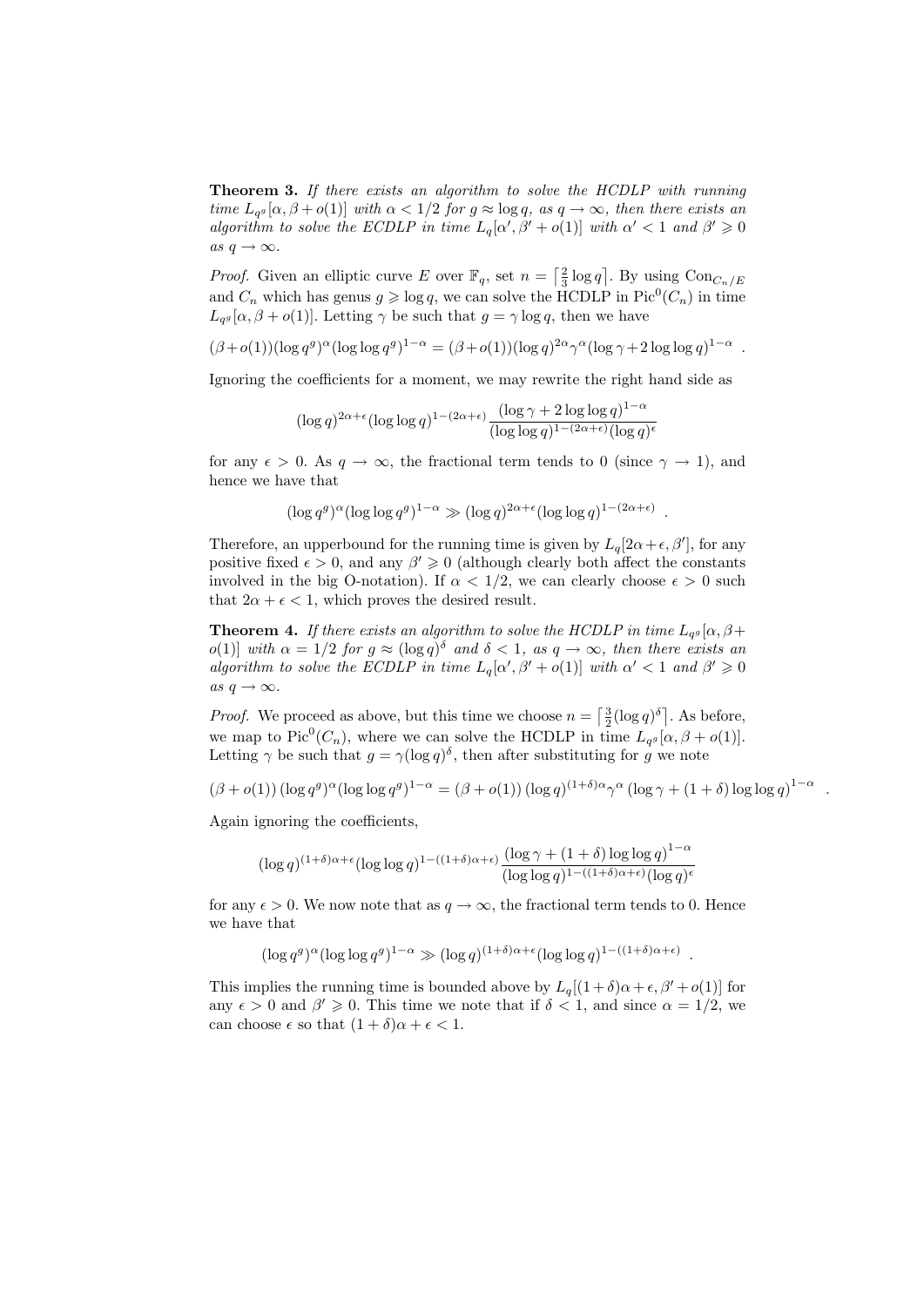It should not be construed that either of these two results imply the existence of a subexponential algorithm for the ECDLP. Examining them more deeply, they in fact suggest that our current index calculus approaches for solving the HCDLP are incapable of yielding algorithms with a running time in the range required for either theorem. To derive this conclusion we note that while the current algorithms for solving an instance of an HCDLP on a curve of genus  $q$ over  $\mathbb{F}_q$  utilize factor bases which are subexponential in terms of  $q^g$ , they are exponential in terms of  $q$ . Hence, using such algorithms to solve an instance of the ECDLP by embedding it in the Jacobian of a hyperelliptic curve can not result in a subexponential algorithm. This does not exclude the possibility of such techniques being effective in constructing an exponential algorithm which has a better run-time than Pollard-rho.

Using the same techniques as above, we can make the following somewhat perverse observation.

Theorem 5. If there exists a subexponential algorithm for hyperelliptic curves of genus 2, then there exists a subexponential algorithm for elliptic curves.

The proof follows as above using  $n = 2$  (in fact, the previous theorem is also true with 2 replaced by any other fixed genus that may be written in the form  $\lfloor n + \frac{n-1}{2} \rfloor$ ). It is important to note that the resulting algorithm would have worse overall complexity and the size of the elliptic curve for which the asymptotics would assert themselves is undoubtedly very large, but it would still be subexponential. The conundrum that arises from this observation is that the converse statement is not necessarily true.

#### 3.4 The Analogue between HCDLP and IQDLP

While solving the HCDLP and IQDLP problems appear to be linked only superficially since they are both discrete logarithm problems, the connection between them runs much deeper. If we consider the original algorithm developed by [1] to solve the HCDLP in high genus hyperelliptic curves, it has the same fundamental structure as the IQ-MPQS. That is, they both find relations by searching for elements with smooth norms in certain quadratic extensions. If we restrict our attention to the case of imaginary hyperelliptic curves (when the degree of f is odd), then we have the following diagram can be used to demonstrate the connection.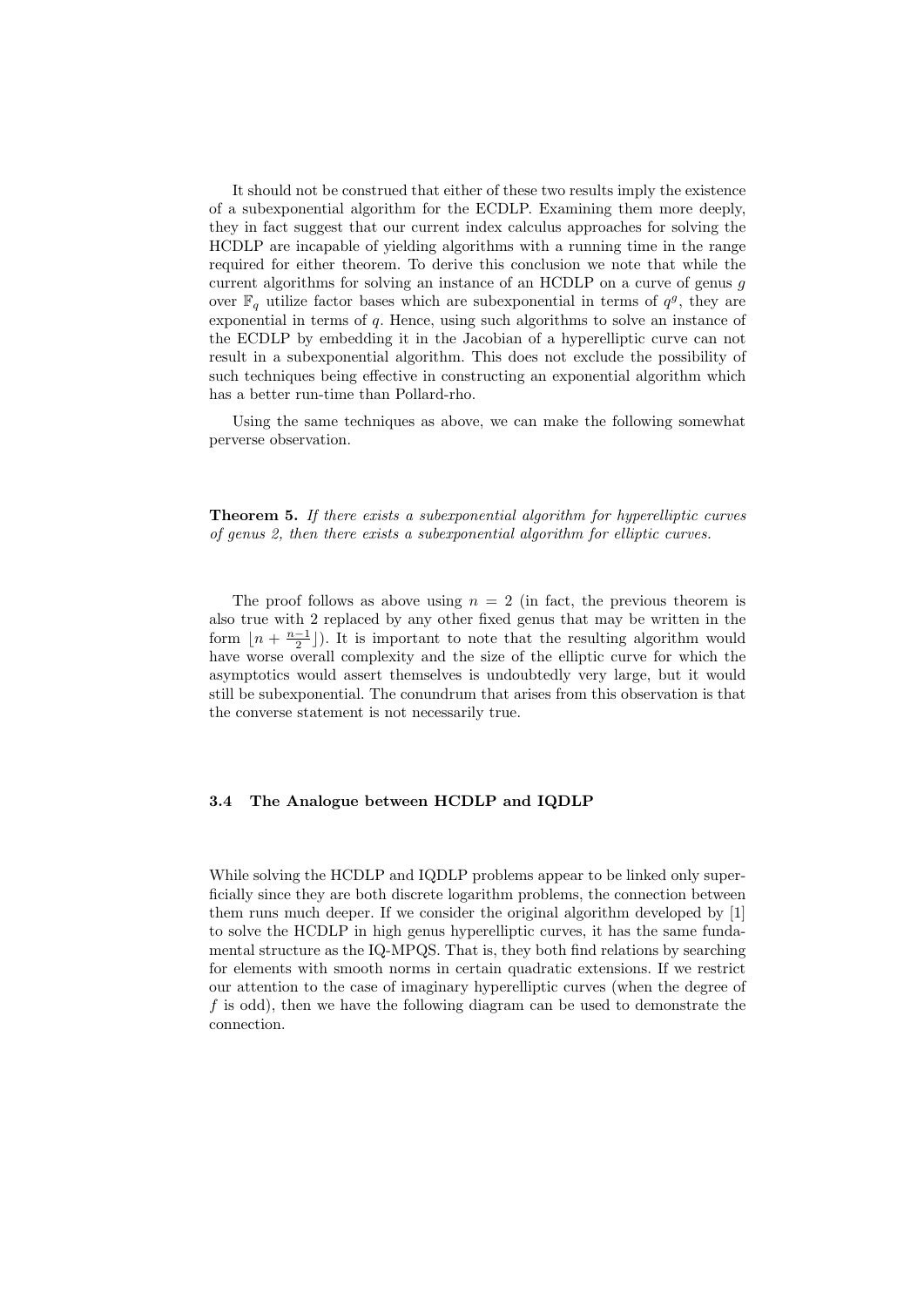

In particular, solving the HCDLP in  $Pic<sup>0</sup><sub>K</sub>(C)$  is equivalent to solving the same problem in the *ideal class group* of  $K[C]$ . Fundamentally, both the HCDLP and class group computations in imaginary quadratic orders are equivalent to solving the discrete logarithm problem in ideal class groups of a quadratic extension. Indeed, if we consider the algorithm presented in [6], it can be considered to solve the problem in both situations. Although there are some subtle differences that arise in the analysis of the complexity, they do not serve to effect the the exponent  $\alpha$  which has the greatest impact on the asymptotic run-time.

The problem that prevents the development of a suitable IQ-NFS is the same problem that prevents the development of a better algorithm to solve HCDLP's. Namely, how does one find an extension of a quadratic extension which yields suitable ideal-homomorphisms. Considering the strong analogy between the two situations, it seems plausible that finding a solution in one of the two settings could easily be extended to the other.

# 4 Conclusion

We have presented some indication that the techniques of the number fields sieve may not be applicable to computations in imaginary quadratic number fields in a profitable way. In particular, it is unknown how to design fundamental core elements of an IQ-NFS algorithm, and even if this were known, it would not be clear whether or how such an algorithm could be useful (i.e. profitable). Moreover, we gave an outline how the existence of an IQ-NFS with the running time asymptotics  $L\left[\frac{1}{3}\right]$  could conceivably be used to develop an algorithm to solve elliptic curve related computational problems with subexponential running time. It is worthwhile to point out that the analogy between these two settings is not restricted to algorithms of index-calculus type. It follows for example that if there is no subexponential algorithm to solve the ECDLP, then it is likely that £ If there is no subexponential algorithm to solve the ECDLP, then it is  $L_{|\Delta|}[\frac{1}{2}, c + o(1)]$  is the best achievable running time for the IQDLP.

As pointed out in the introduction, due to the somewhat speculative nature of this article, it is to be understood as a starting point for further research. For example, it would be interesting to establish rigorously the computational